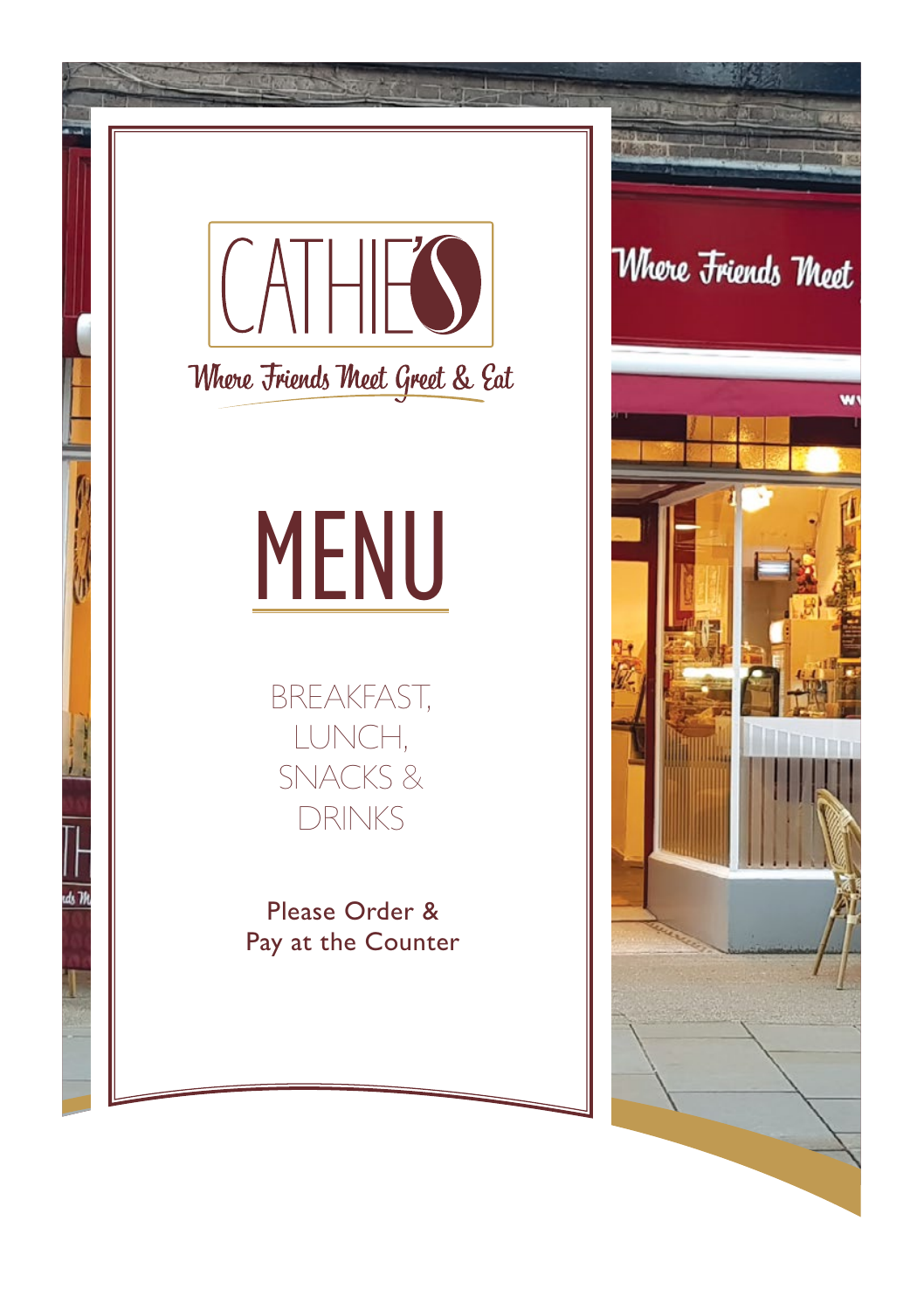### BREAKFAST Served until 11.30am

### Traditional English

| Bacon x2, Egg, Sausage, Beans, Mushrooms, Hash Brown<br>and buttered $\text{Toast} \times 1$ | 599  |
|----------------------------------------------------------------------------------------------|------|
| Bacon $\times$ 2, Egg $\times$ 2, Sausage $\times$ 2, Beans, Mushrooms, Hash Brown,          | 825  |
| Breakfast Wrap                                                                               |      |
|                                                                                              | 5 つち |

Bacon or Sausage in a Tiger Loaf Sandwich............... 3.85

### Baguettes

### On Toast x 2 *(Choice of White or Granary)*

### *Add a fried egg to any of the above*................................................ 0.80

### Pastries etc.

#### Special Dietary Requirements

Food Allergies and Intolerances Vegetarian Slimming, Healthy and Figure Conscious

*We aim to cater for special diets where we can, offering Gluten or Dairy Free alternatives and low-fat options for the figure conscious.* If you suffer from Food Allergies or Intolerances, some *of our foods may have nuts or ingredients that may aggravate this. Please speak to a member of staff prior to ordering for more information and we will do our best to accommodate!*





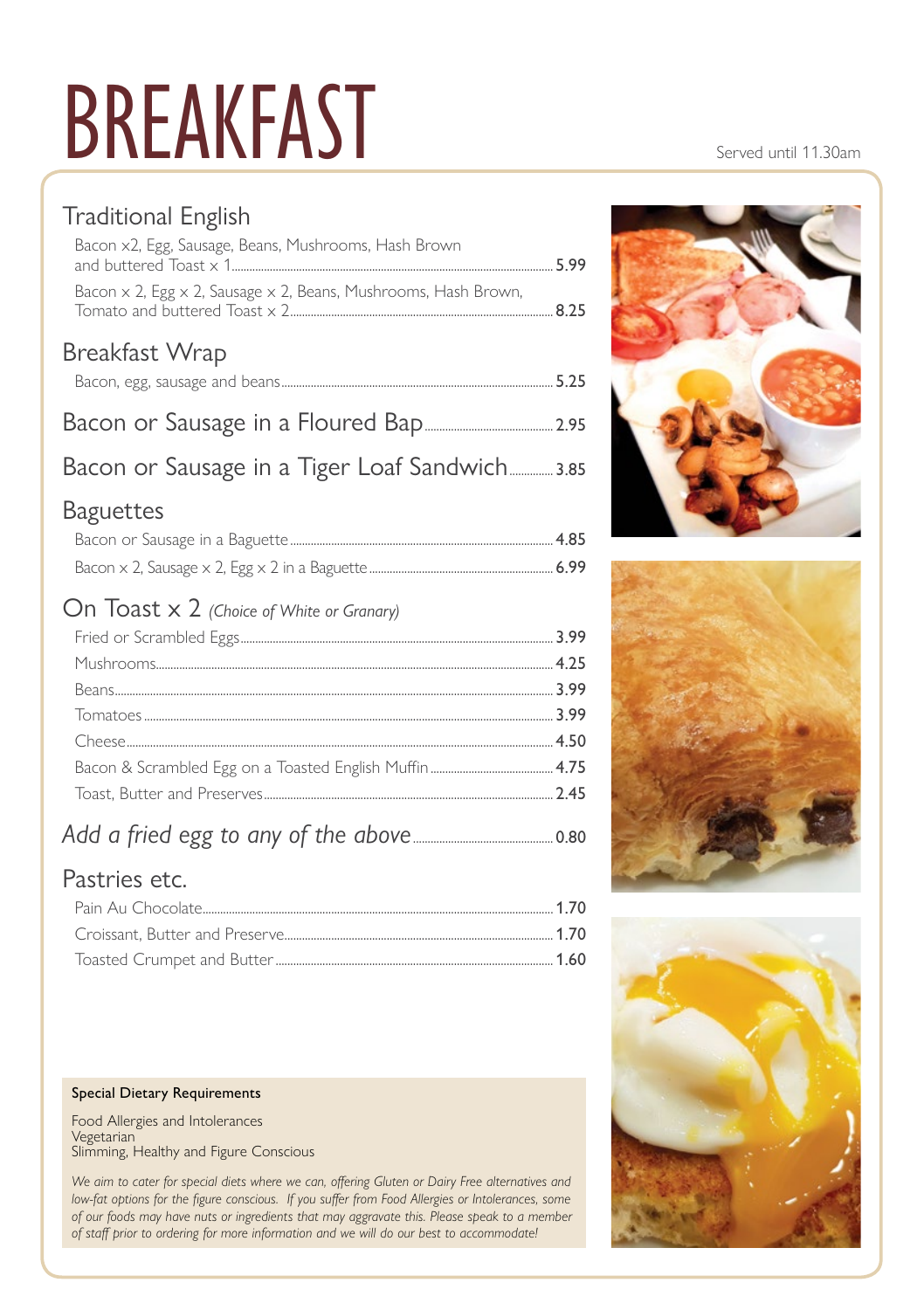## $S$ erved: 11.30am - 3pm  $\blacksquare$







Most of our meals are made fresh to order, so please allow extra time for this, especially during busy periods. Thank you for your patience!

DAILY SPECIALS, please see board for today's choice. Many of our specials' meals are homemade on the premises using locally sourced fresh ingredients and a lot of love!

#### Omelette, *Served with side salad*

### Sandwiches, *Served with side salad, coleslaw and a sprinkling of crisps*

#### Baguettes, *Served with side salad, coleslaw and a sprinkling of crisps*

| Either Ham, Cheese, Tuna Mayonnaise or Egg Mayonnaise 5.99 |  |
|------------------------------------------------------------|--|
|                                                            |  |
|                                                            |  |
|                                                            |  |

### Paninis, *Served with side salad, coleslaw and a sprinkling of crisps*

### Baked Potato, *Served with side salad and choice of filling*

|                                    | 550 |
|------------------------------------|-----|
| Cheese, Beans, Chilli or Tuna Mayo |     |
|                                    |     |
|                                    |     |
|                                    |     |

Choice of: Ham / Tuna / Chicken & Bacon / Cheese & Tomato / Prawn